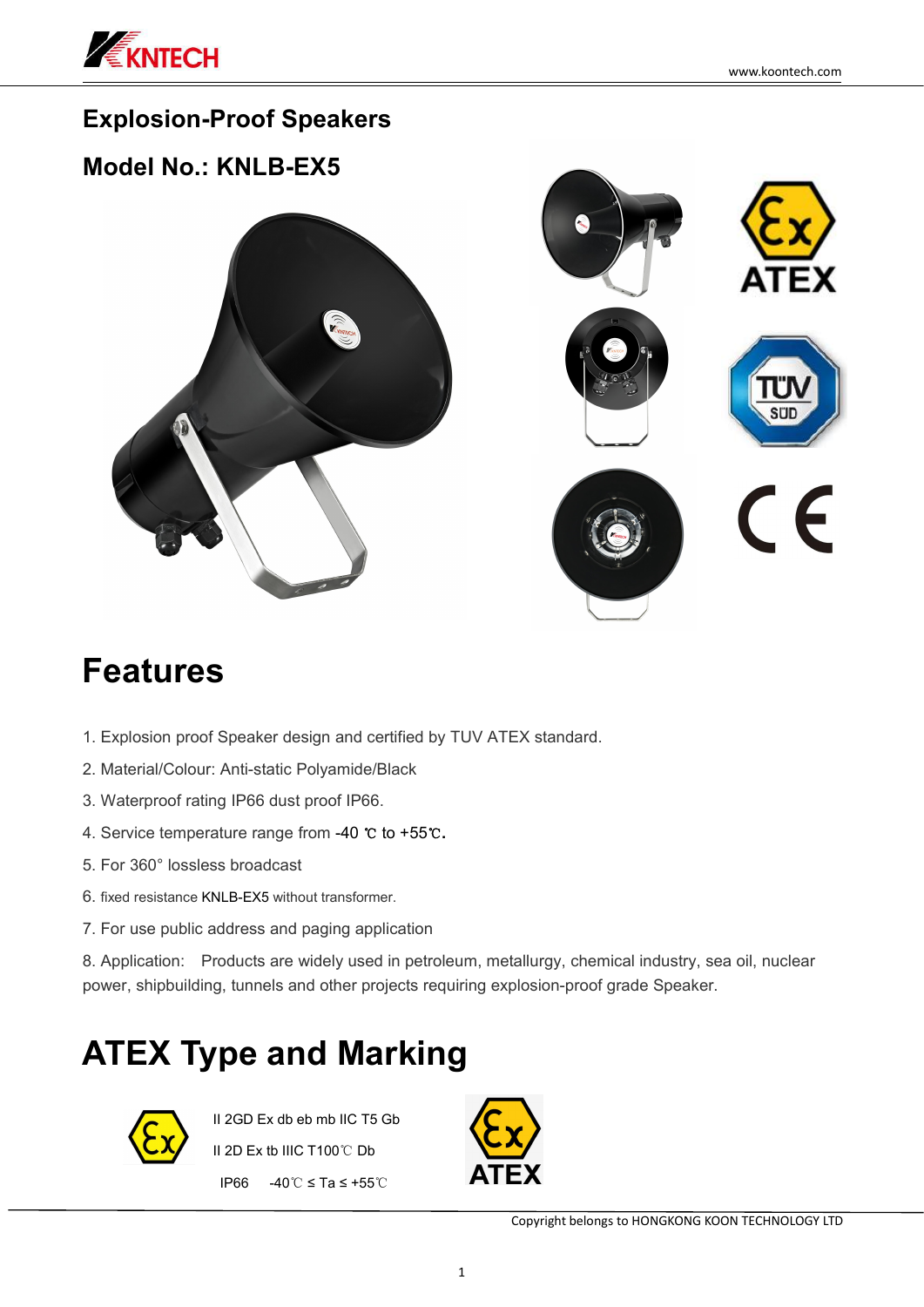

## **Type Description**

### **The appearance of the speakers mold is the same, the difference built-in transformer or not**

| Model    | <b>Resistance horn</b><br><b>AC Impedance</b><br>8Ω | <b>Constant pressure</b><br>Horn 70V/100V<br>AC Impedance $8\Omega$ +<br>transformer | <b>Power Handling</b> | <b>SOUND</b><br><b>PRESSURE</b><br>LEVEL Iw/m at<br>1000Hz<br>(dB) | <b>Power TAPS</b> |
|----------|-----------------------------------------------------|--------------------------------------------------------------------------------------|-----------------------|--------------------------------------------------------------------|-------------------|
| KNLB-EX5 |                                                     |                                                                                      | 5W                    | 103                                                                |                   |



### **Specification for all the speakers**

|   | <b>DIMENSION</b>           | 250 $(\emptyset)^*352(L)$ mm                |
|---|----------------------------|---------------------------------------------|
| 2 | Material                   | Anti-static Polyamide/Black                 |
| 3 | RATED FREQUENCY RANGE      | $300$ Hz ~ 8000Hz                           |
| 4 | TOTAL HARMONIC DISTORTION  | 5% Max at IKHz 1W                           |
| 5 | AC IMPEDANCE               | 8 ±15% ohm                                  |
|   | DC IMPEDANCE               | 6.4 $\pm$ 7% ohm                            |
| 6 | <b>SPEAKER WEIGHT</b>      | 3.7 kg                                      |
|   | <b>WORKING ENVIRONMENT</b> | Temp -40°C~ 55°C, Humidity 45% $~\sim$ 85%, |

| EKNTECH                                        | $C_{6575}$                                                     |
|------------------------------------------------|----------------------------------------------------------------|
| Explosion-proof horn                           | <b>KNLB EX5</b>                                                |
| $5W$ 8 $\Omega$                                | 2GD Ex db ed mb IIC T5 Gb<br>н<br>T100°C Db<br>Ex<br>IC.<br>tb |
| TPS 20 ATEX 106679 0002 X                      |                                                                |
| S/N: XXXXXXXXXXX                               | $-40^{\circ}$ C $\leq$ Ta $\leq$ +55 $^{\circ}$ C              |
| Date: 20XX XX XX                               | IP 66                                                          |
| HONGKONG KOON TECHNOLOGY LIMITED               |                                                                |
| Baoan District. Shenzhen, China                | Room 1001, Block 1, building T3, unit Center,                  |
|                                                | WARNING - DO NOT OPEN WHEN AN EXPLOSIVE ATMOSPHERE IS PRESENT  |
| USE FASTENERS WITH YIELD STRESS $\geq 420$ MPa |                                                                |
|                                                | THE SPECIFIC THREAD TYPE AND SIZE OF ENTRY: M20x1.5            |

## **Label: Electrical connection:**



Copyright belongs to HONGKONG KOON TECHNOLOGY LTD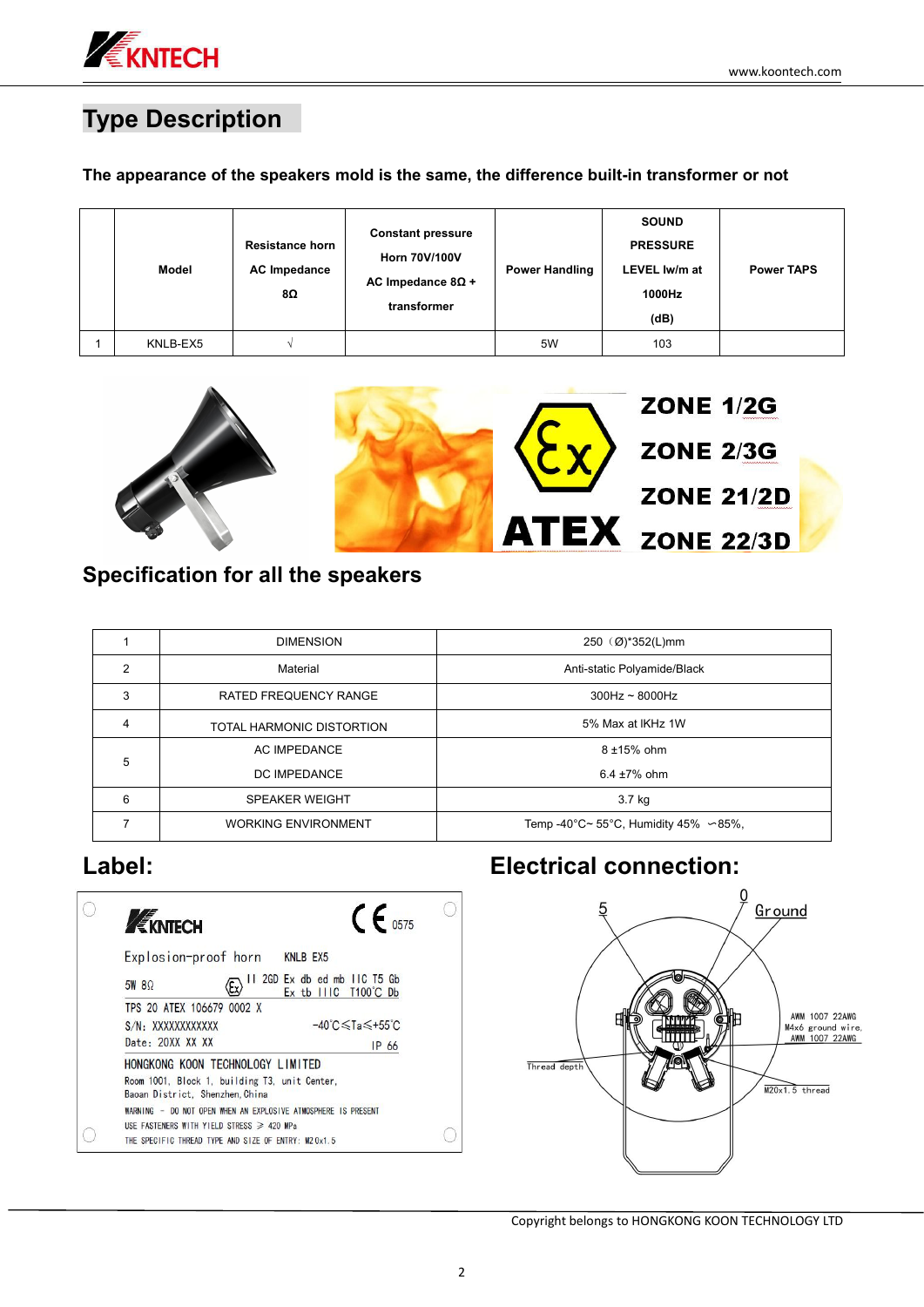

### **Frequency Response @ /1W/1m**



### **Products Size**



## **Packing**

Unit size:  $250$  (Ø)\*352(L)mm

Unit G W: 3.7kg 1 pcs in a inside box. Box size: 270x270x390 mm G.W: 3.7KG 2 pcs in a CTN box. CTN box size: 570x290x420 mm G.W:7.8KG